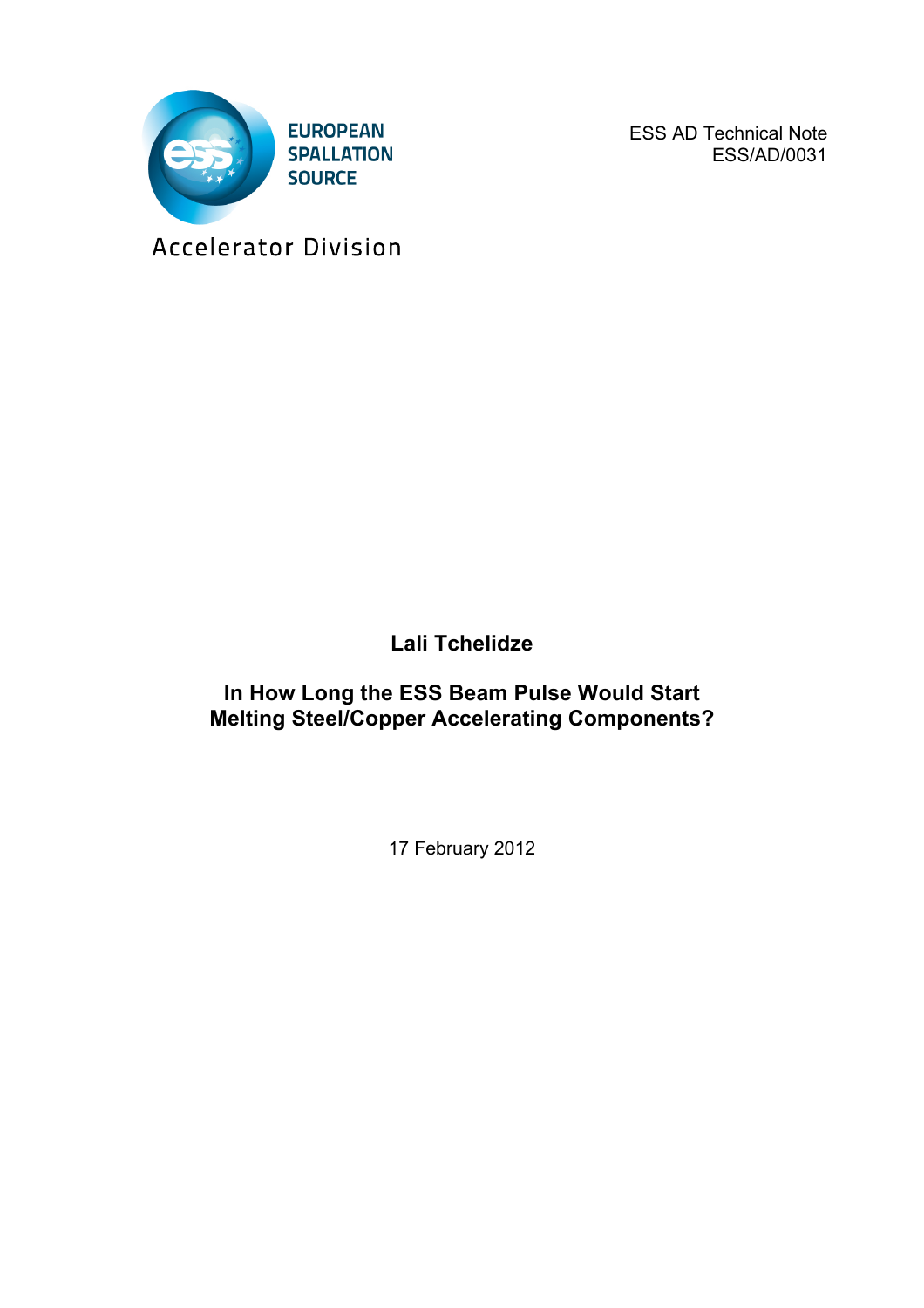A technical report on the

# IN HOW LONG THE ESS BEAM PULSE WOULD START MELTING STEEL/COPPER ACCELERATING COMPONENTS?

by Lali Tchelidze<sup>\*</sup>



European Spallation Source ESS AB P.O. Box 176, SE-221 00 Lund, Sweden

⇤Contact: lali.tchelidze@esss.se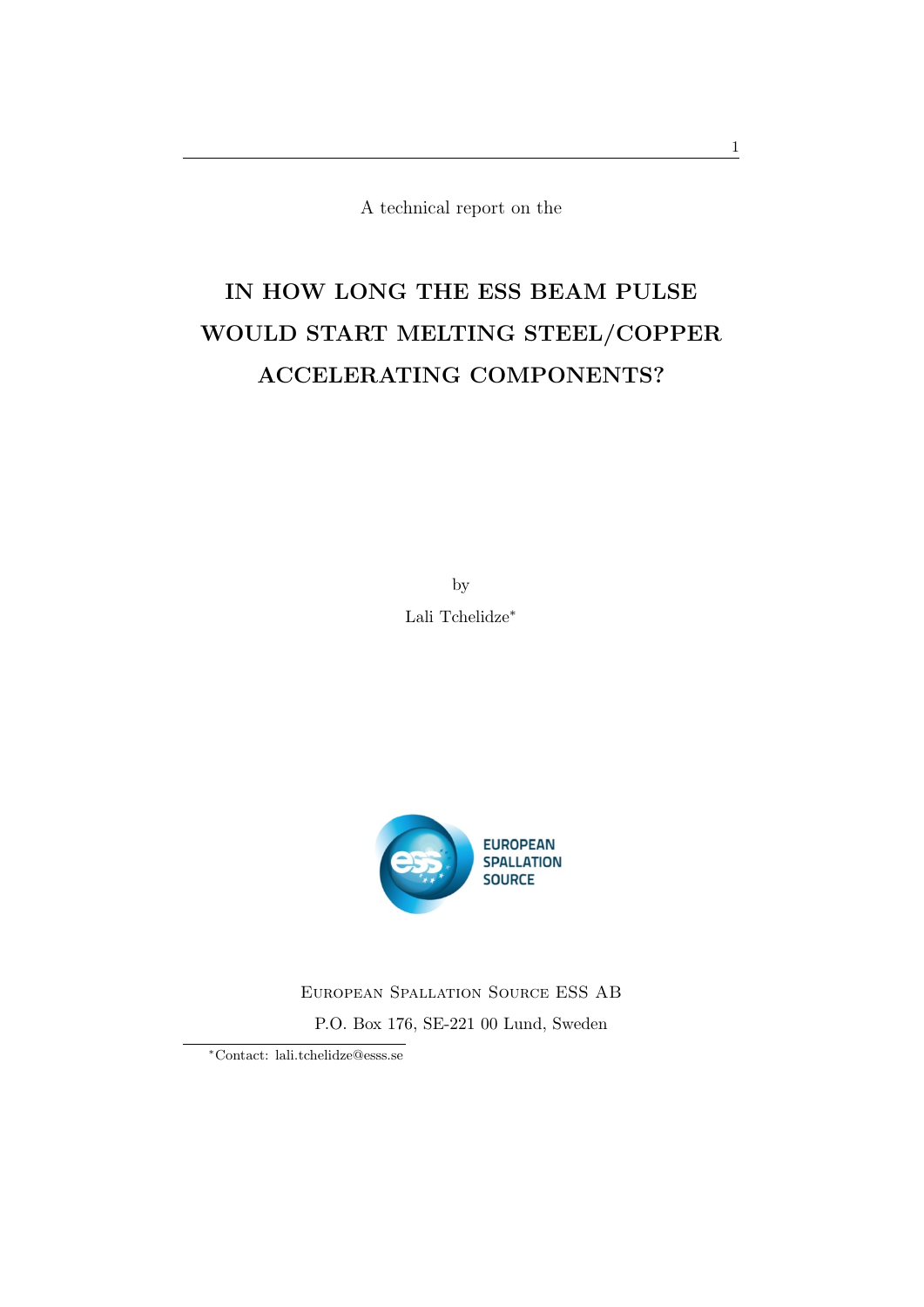#### Abstract

In this report we calculated the amount of time in which the full ESS beam pulse would start melting steel or copper accelerator components. Calculations were done for energies 2.5 MeV - 80 MeV. The results are summarized in the conclusions part of the report.

### 1 Background

One of the functions of the ESS beam loss monitoring (BLM) system is to serve as a part of machine protection system (MPS) and generate a beam abort signal to prevent damage of accelerator components. In this report we calculated amount of time in which the full ESS beam would start melting steel and copper (we worked with stainless steel 304 grade). For lower beam energies the average energy transfer  $dE/dx$  is larger and the energy transfer is even higher at the end of the proton range (Bragg peak, see below). Here we assumed that the beam deposits energy in steel/copper accelerator components instantaneously and estimated the MPS time response required to prevent start of melting the steel/copper for energies 2.5 MeV - 80 MeV (proton energy range in the ESS DTL). Note that it usually takes several times less energy deposition (or several times shorter time) to start permanently damaging a material  $\frac{1}{1}$ . So one would have to rescale all the results in this report by a factor (usually less than 10) to get an MPS time response required to prevent permanently damaging steel/copper accelerator components. Also note that it is most unlike to have a full beam loss upon an accelerator components during the normal operation of ESS. However, there is a higher risk during the commissioning phase when the repetition rate is low and steering is done manually.

### 2 Calculation Model

As already mentioned, we assume a full ESS beam hitting a steel or copper block perpendicularly (Figure 1). Figures 2 and 3 show the energy transfer/stopping power (MeV/mm) at the entrance (where protons hit the material) and range of protons in both of them as a function of proton energy <sup>2</sup>.

When a proton beam pulse hits a block of steel or copper, it deposits energy in it and heats it up. The temperature growth can be calculated from the following equation:

$$
cm\Delta T = E_{dep} \tag{1}
$$

 $1$  M.C. Ross et al., "Single Pulse Damage in Copper", Linac 2000 Proceedings, p. 47

<sup>2</sup> Calculated by SRIM/TRIM software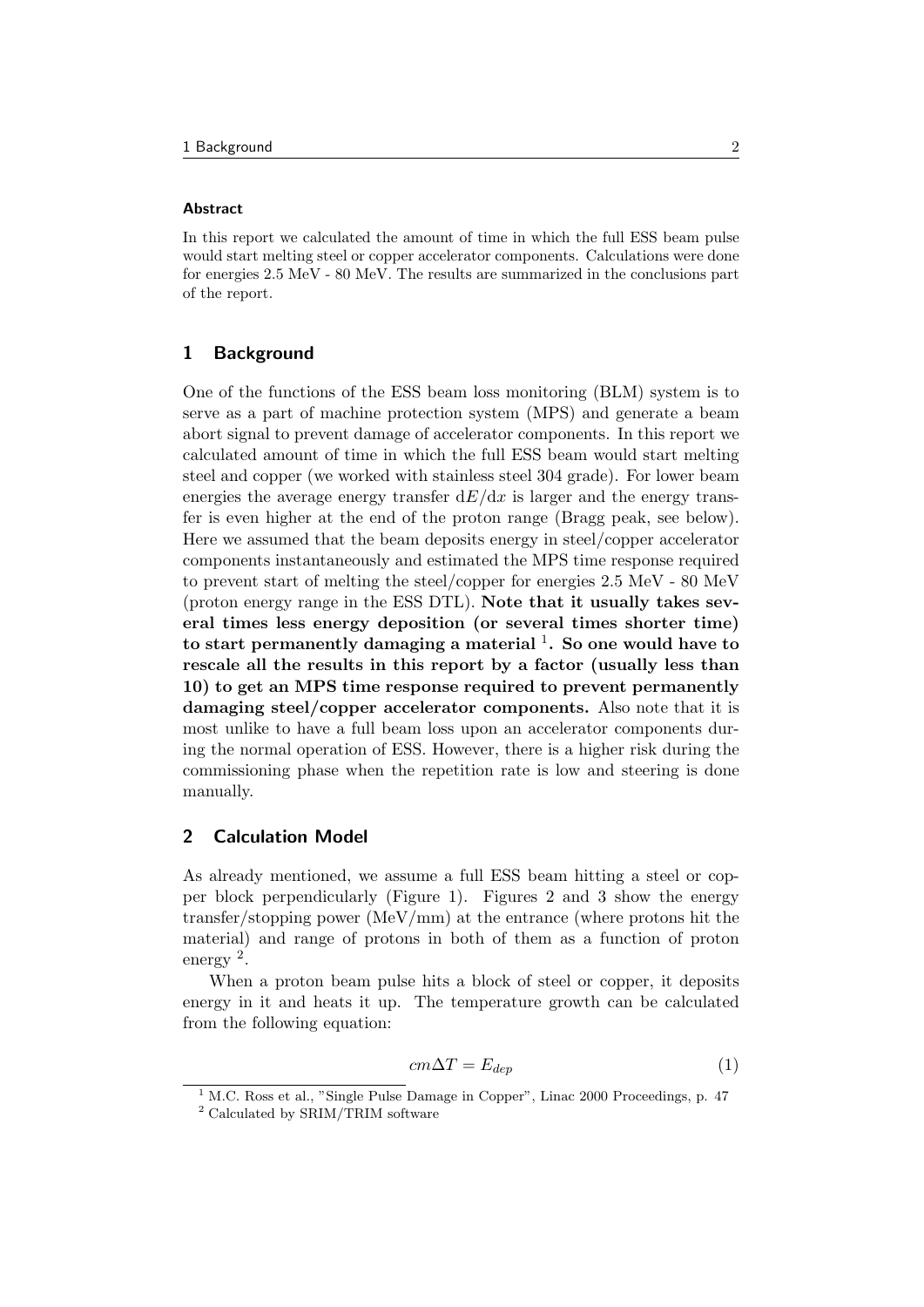

Fig. 1: Loss model - a full ESS beam hitting a steel/copper block perpendicularly.

where  $c$  is the heat capacitance of the material,  $m$  is the mass of the material hit by the beam,  $\Delta T$  is the temperature rise and  $E_{dep}$  is the energy deposited in the material by the beam.

If we assume that the beam shape is circular with a radius of *r*, then we could rewrite the equation above as:

$$
\int_0^R c \cdot \rho \pi r^2 \Delta T \mathrm{d}x = \int_0^R \frac{\mathrm{d}E}{\mathrm{d}x} \cdot N \mathrm{d}x \tag{2}
$$

where  $\rho$  is a density of the material, dx is the infinitesimal longitudinal length, *R* is the stopping range of protons in the material,  $dE/dx$  is the stopping power of protons at the entrance (assuming it being constant) and *N* is the number of protons  $\frac{dE}{dx} \cdot dx$  would be energy deposited in the infinitesimal length d*x* of material by one proton).

We would like to calculate how many protons will heat up the material up to a melting temperature  $T_{melt}$ . If the material is at a an initial temperature *T<sup>i</sup>* in the beginning, we can find for *N*:

$$
N = \frac{c\rho\pi r^2 (T_{melt} - T_i)}{\mathrm{d}E/\mathrm{d}x} \tag{3}
$$

We plotted the number of protons it takes to start melting steel/copper as a function of proton energy (for 1, 2, 3 and 4 mm beam radius - Figure 4).  $T_i \approx 25 \text{ °C}; c_{\text{steel}} = 0.5 \text{ J/g}^0 \text{C}, \rho_{\text{steel}} = 8.03 \text{ g/cm}^3, T_{melt, \text{steel}} = 1370 \text{ °C};$  $c_{\text{copper}} = 0.385 \text{ J/g}^0\text{C}, \rho_{\text{copper}} = 8.94 \text{ g/cm}^3, T_{melt, \text{copper}} = 1085 \text{ }^0\text{C}.$  Notice that  $N \sim r^2$ , that is twice larger (radius) beam will take 4 times as many protons to have a same effect as a given size beam.

At ESS, the proton beam is pulsed and there is  $8.94 \cdot 10^{14}$  protons in 2.86 ms long pulse (or rate  $= 3.126 \cdot 10^{17}$  protons/sec within a pulse). The amount of time in which the beam starts melting steel/copper accelerator components is N*/*rate (see Figure 5).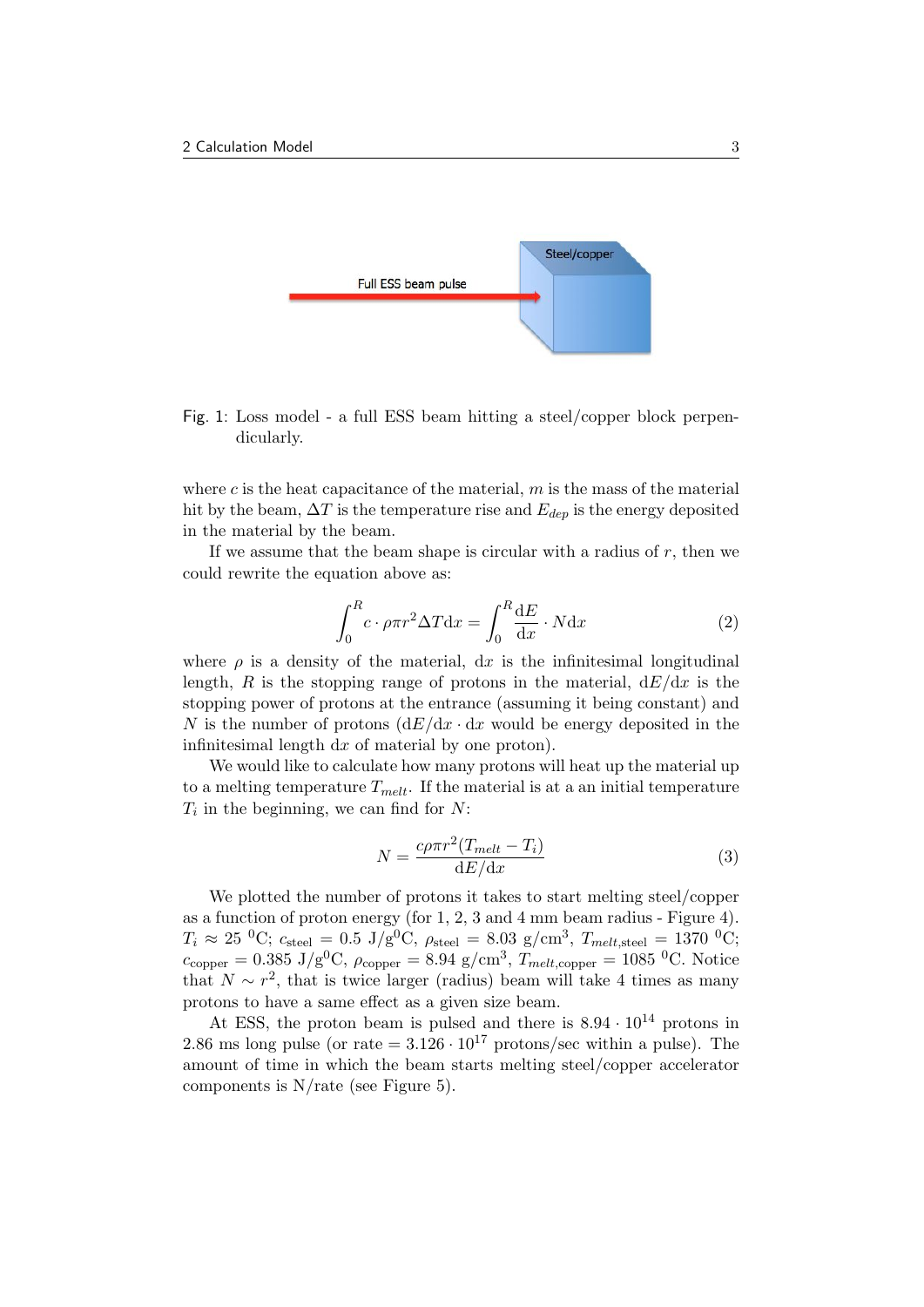

Fig. 2: Stopping power of protons at the entrance of steel and copper, as a function of proton energy.



Fig. 3: Ranges of protons in steel and copper, as a function of proton energy.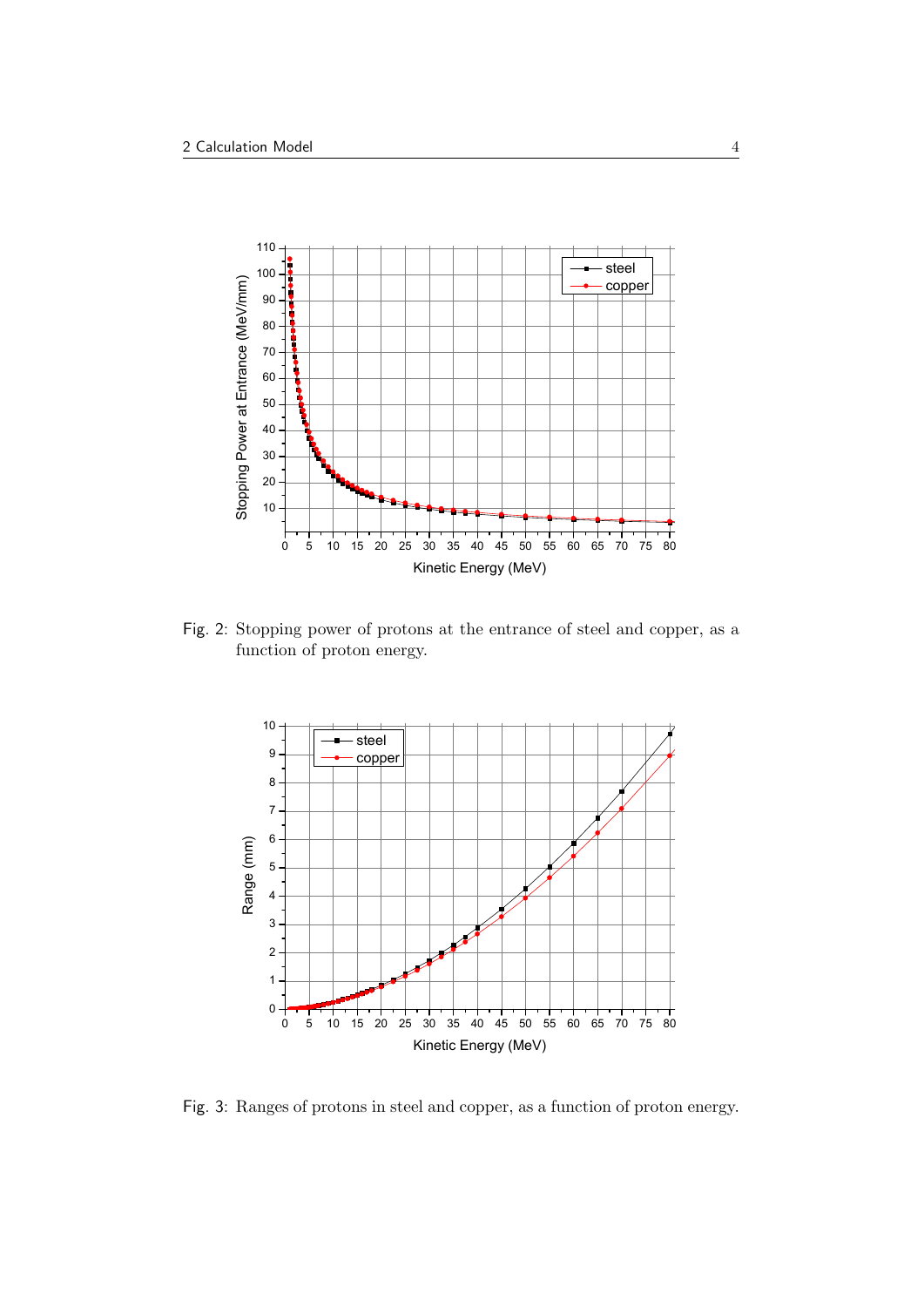

Fig. 4: Number of protons which would start melting steel/copper.



Fig. 5: Time in which a full ESS beam would start melting steel/copper.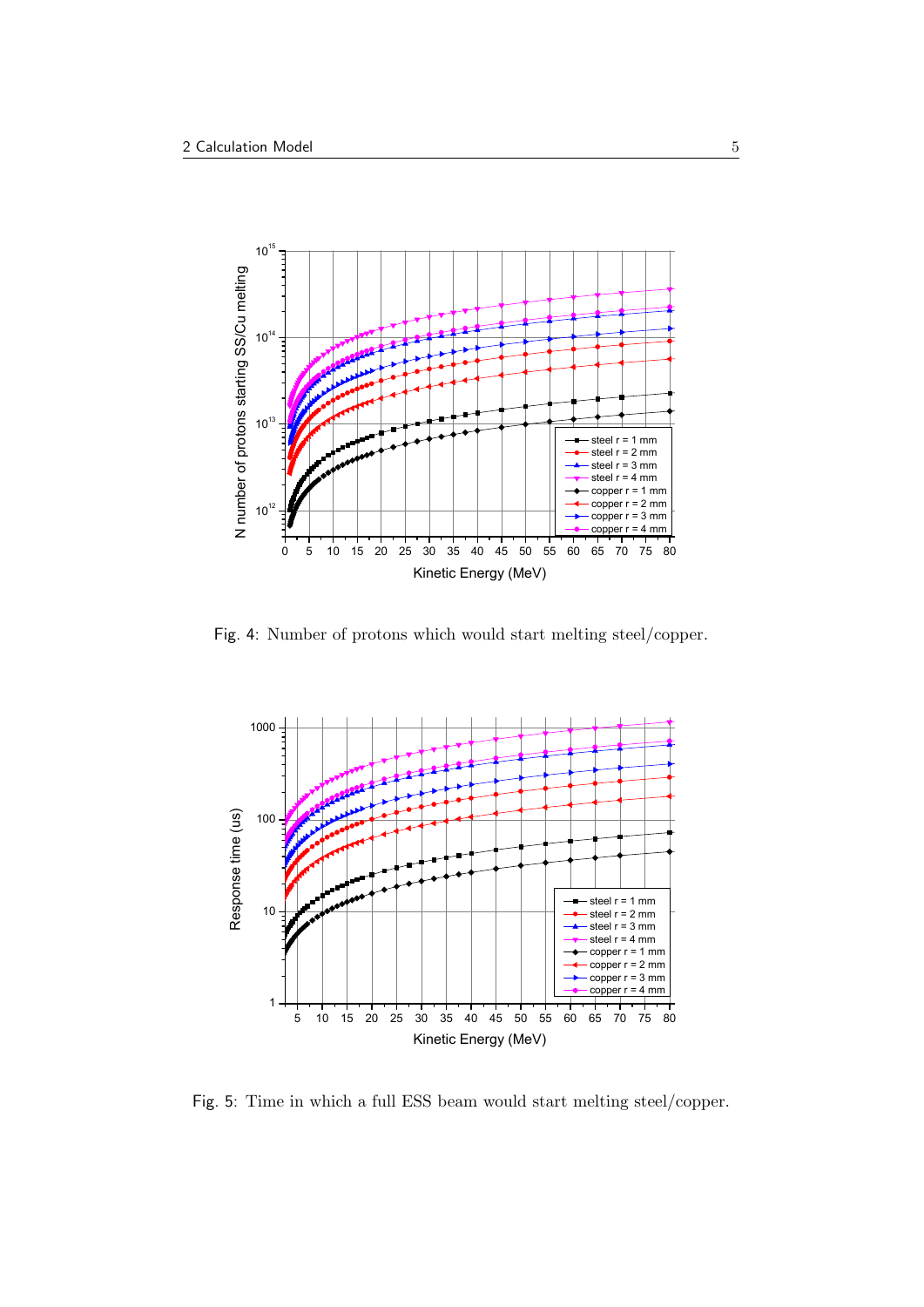## 3 Bragg Ratio

As mentioned in the beginning, the energy transfer is maximum at the end of the range (the so called Bragg peak appears at the end of the range). In order to take this into account we calculated the ratio of the stopping power at the Bragg peak versus the stopping power at the entrance (Bragg ratio). The ratios are given in the Table 1. They are calculated from the Bragg peaks generated by the SRIM/TRIM software. An example of such a Bragg peak in copper is shown in Figure 6, for 10 MeV proton. As we see the Bragg ratio in this case is  $\sim 4.4$ .

| Proton energy (MeV) | Bragg ratio for copper | Bragg ratio for steel |
|---------------------|------------------------|-----------------------|
| $2.5\,$             | 2.7                    | 3.2                   |
| $5.0\,$             | $3.6\,$                | 4.2                   |
| 7.5                 | $4.0\,$                | $4.3\,$               |
| $10.0$              | $4.4\,$                | 4.6                   |
| 12.5                | 4.7                    | 4.7                   |
| 15.0                | 4.8                    | 4.7                   |
| 17.5                | $\bf 5$                | 4.9                   |
| 20.0                | $\bf 5$                | $\overline{5}$        |
| 25.0                | $\mathbf 5$            | $\overline{5}$        |
| 30.0                | $\bf 5$                | $\overline{5}$        |
| $35.0\,$            | $\bf 5$                | $\overline{5}$        |
| 40.0                | $\bf 5$                | $\overline{5}$        |
| 45.0                | $\bf 5$                | $\overline{5}$        |
| 50.0                | $\bf 5$                | $\overline{5}$        |
| 60.0                | $\bf 5$                | $\overline{5}$        |
| 70.0                | $\mathbf 5$            | $\overline{5}$        |
| 80.0                | $\overline{5}$         | $\overline{5}$        |

Tab. 1: Bragg ratio for steel and copper.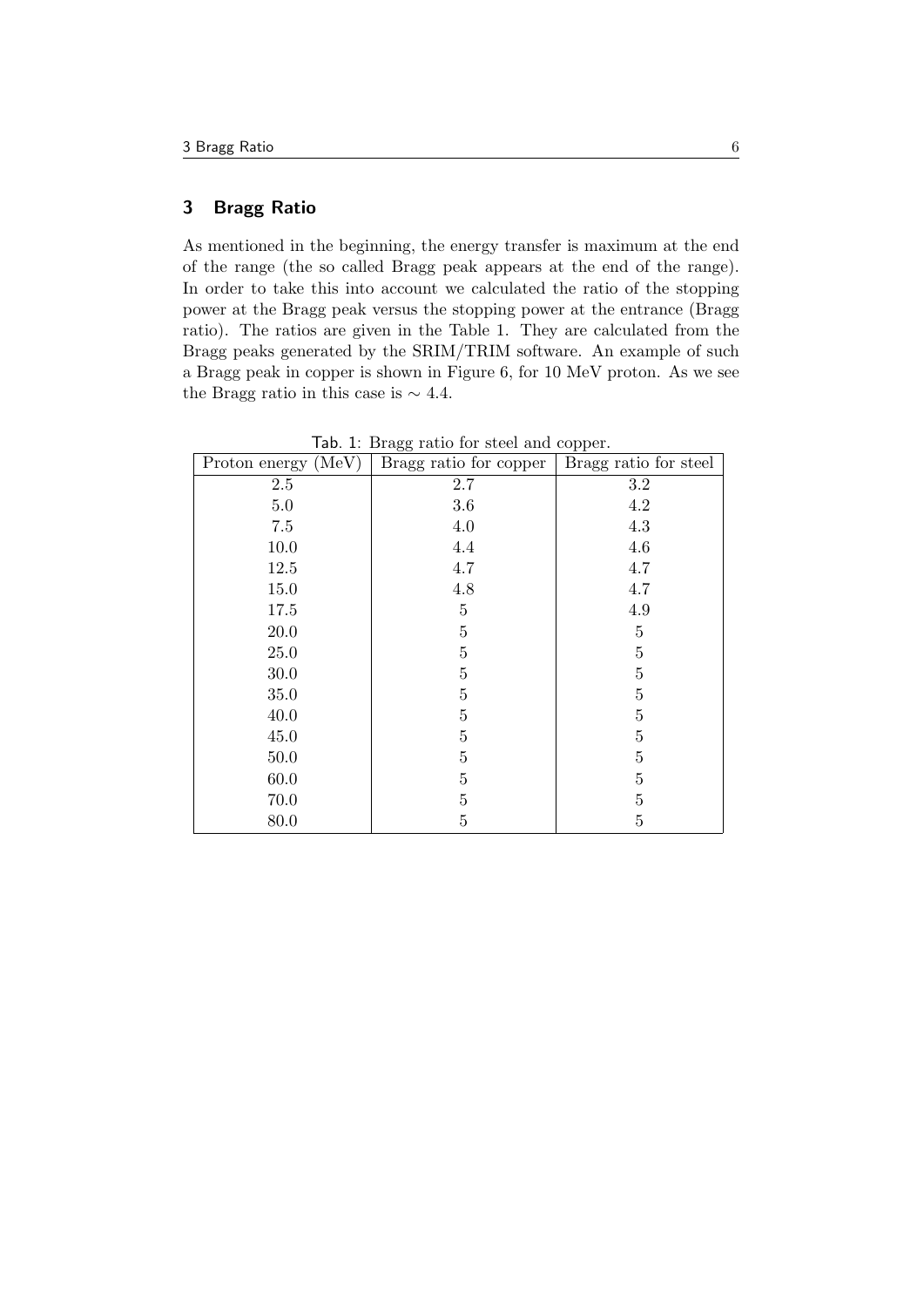

Fig. 6: Bragg peak of 10 MeV protons in copper.